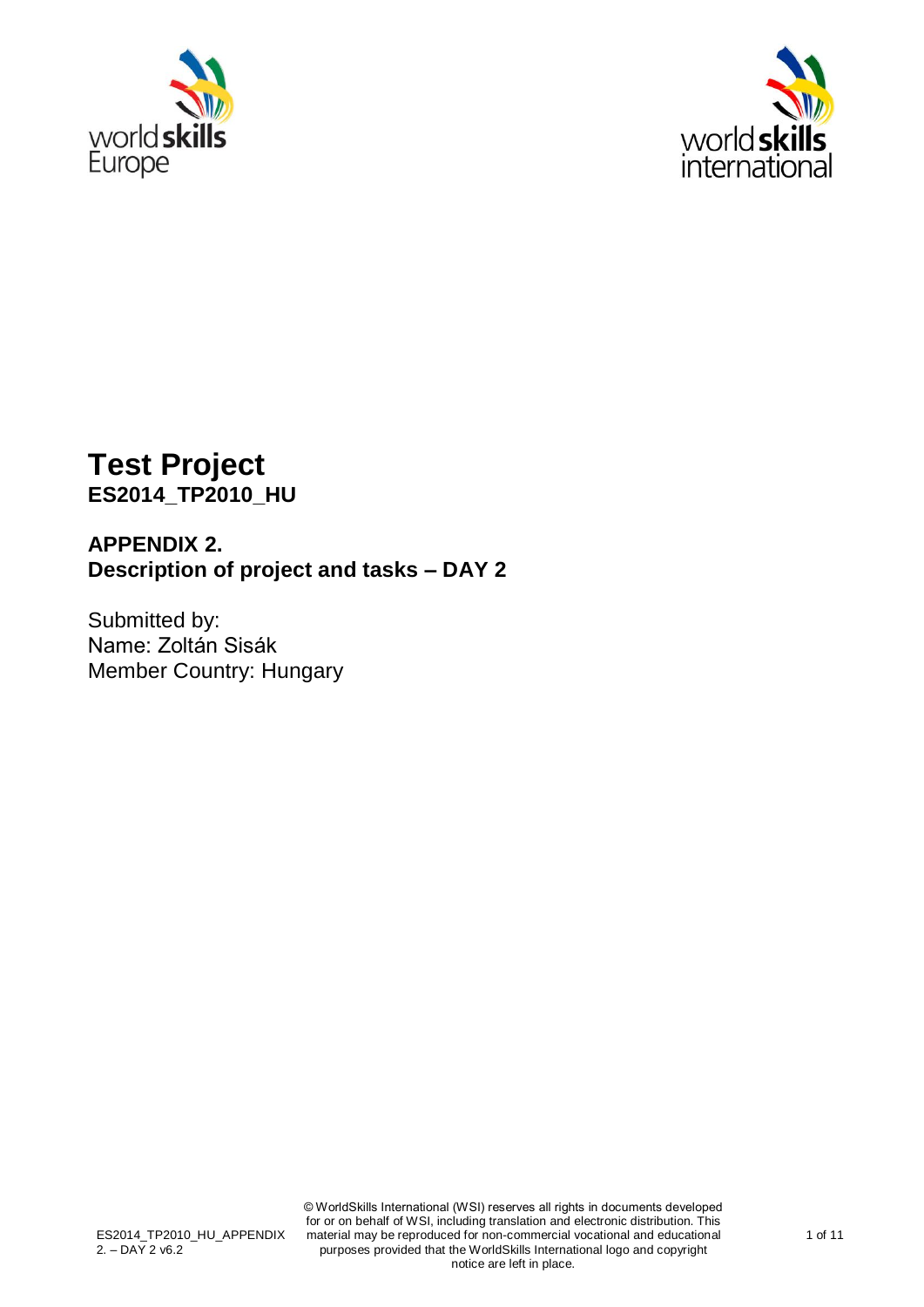



### **Table of Content**

<span id="page-1-0"></span>Whenever a password is not specified, you should use **Lille2014** as password on all servers, clients and devices.

**IMPORTANT**! If you do not use the proper password, and your settings cannot be checked, you might not receive any points for your solution!

Please use the details on the topology (IP addresses, interfaces, etc.) accurately during your implementation.

The X in the IP-addresses and names represents your team-number.

#### **1. THE SURROUNDINGS**

The multinational travel agency 'Sunshine & More' achieved a substantial financial growth in the past year. Management therefore decided to buy 'WebDemand', because this company provides development and operational services, to be able to support the expanding range of tasks. After the acquisition the two separate infrastructures have to be merged, so major changes are required in the infrastructure and implementation of services.

The leaders of 'Sunshine & More' agree that 'Network Solution' will be contracted to implement the reorganization of the IT infrastructure. Since your team built the infrastructure at both companies, the leadership of 'Network Solution' charges your team with the implementation.

During your work, you will have to modify a functioning infrastructure and services according to the new design. The topology of the perfectly configured and running infrastructure, including logical addressing, is described in the diagram.

For the consistent naming procedure of 'Sunshine & More' some devices and servers previously belonged to "WebDemand' should be renamed according to the following table.

| Name used previously | New name  |
|----------------------|-----------|
| WD-PA-R1             | SM-PA-R2  |
| WD-PA-SW1            | SM-PA-SW2 |
| WD-PC1               | SM-PC2    |
| WD-LS1               | SM-LS1    |
| WD-LS2               | SM-LS2    |

© WorldSkills International (WSI) reserves all rights in documents developed for or on behalf of WSI, including translation and electronic distribution. This material may be reproduced for non-commercial vocational and educational purposes provided that the WorldSkills International logo and copyright notice are left in place.

ES2014 TP2010 HU APPENDIX  $2. -$  DAY 2 v6.2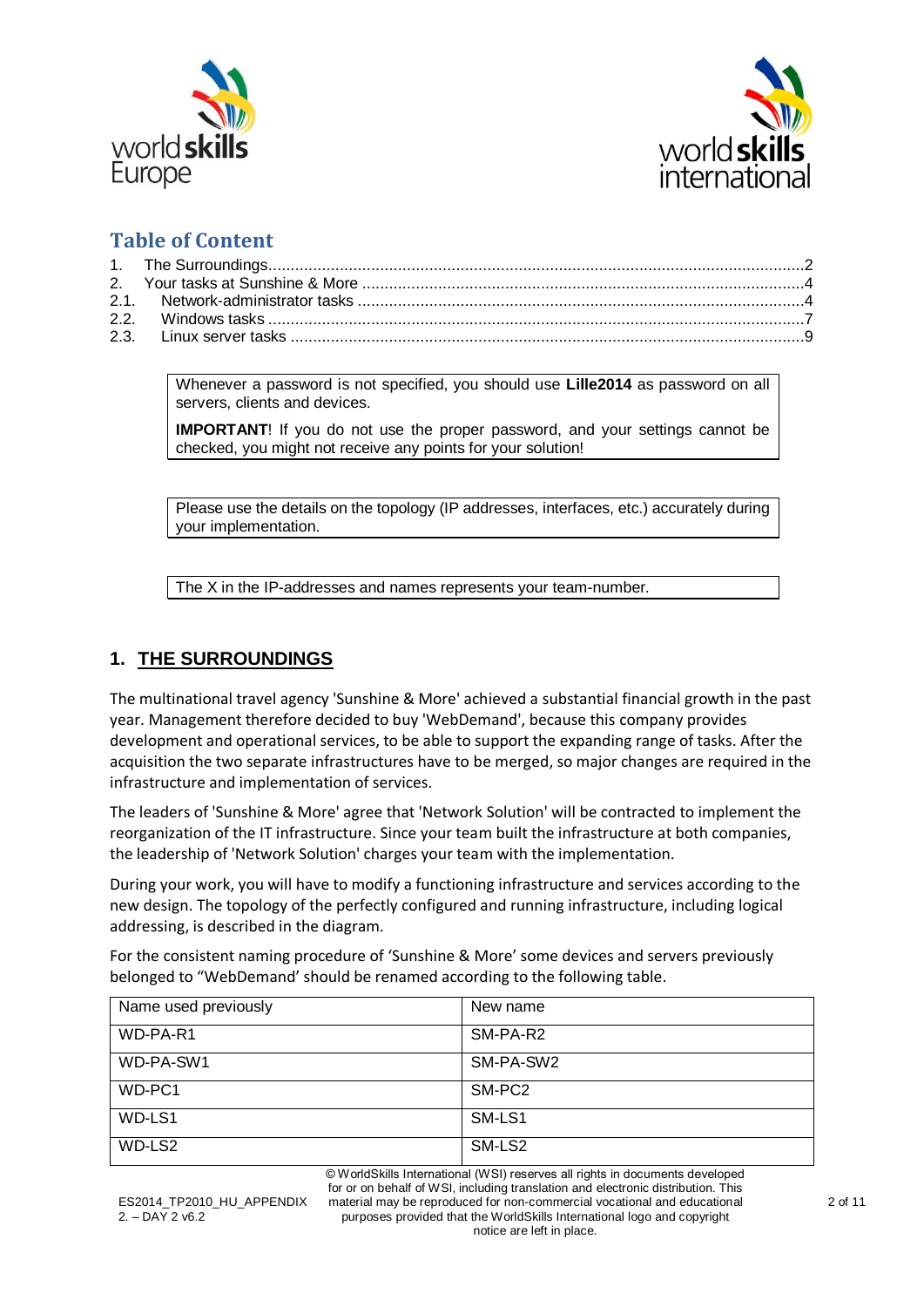



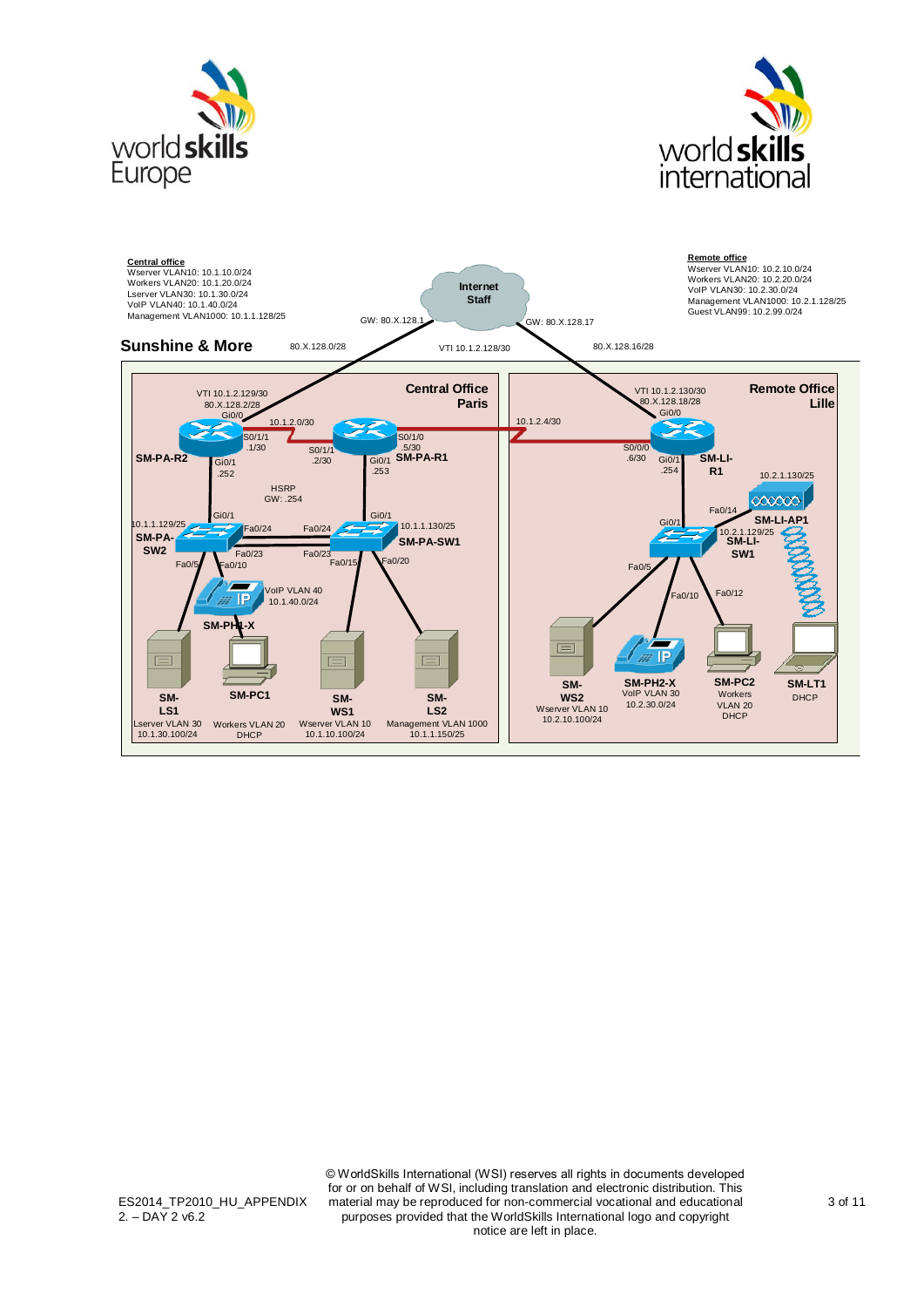



#### <span id="page-3-0"></span>**2. YOUR TASKS AT SUNSHINE & MORE**

#### <span id="page-3-1"></span>**2.1.NETWORK ADMINISTRATOR TASKS**

- 1. During migration, configure the devices transferred from 'WebDemand' with the expected settings valid for 'Sunshine & More' topology (hostname, username, domain name: 'sunshine.local').
- 2. The physical infrastructure has to be rebuilt according to the topology on the diagram. According to the new plans, both the central office in Paris as well as the remote office in Lille has their own dedicated internet connection. The dedicated leased line between the two offices still exists and provides the backup connection between the two sites.

| SM-PA-SW1 | $Fa0/1-10$ | VLAN <sub>20</sub> |
|-----------|------------|--------------------|
| SM-PA-SW1 | Fa0/11-15  | VLAN10             |
| SM-PA-SW1 | Fa0/20-22  | <b>VLAN1000</b>    |
| SM-PA-SW1 | Gi0/1      | Trunk              |
| SM-PA-SW1 | Gi0/2      | Disabled           |
| SM-PA-SW2 | Fa0/1-5    | VLAN30             |
| SM-PA-SW2 | Fa0/6-10   | VLAN20, VLAN40     |
| SM-PA-SW2 | Fa0/11-22  | VLAN <sub>20</sub> |
| SM-PA-SW2 | Gi0/1      | Trunk              |
| SM-PA-SW2 | Gi $0/2$   | Disabled           |
| SM-LI-SW1 | $Fa0/1-5$  | VLAN10             |
| SM-LI-SW1 | $Fa0/6-10$ | VLAN20, VLAN30     |
| SM-LI-SW1 | Fa0/11-13  | VLAN <sub>20</sub> |
| SM-LI-SW1 | Fa0/14     | Trunk              |
| SM-LI-SW1 | Fa0/15-24  | VLAN <sub>20</sub> |
| SM-LI-SW1 | Gi0/1      | Trunk              |
| SM-LI-SW1 | Gi0/2      | <b>Disabled</b>    |

- 3. The serial line between **SM-PA-R1** and **SM-PA-R2** routers will be replaced for a fiber connection in the future to carry high speed traffic between the central office. At this time this connection serves redundancy only.
- 4. The primary connection between the central office and the remote office through the internet has to be ensured. To secure this connection, this has to be solved by a permanent site-to-site IPSec VPN with VTI.
- 5. Configure IP addresses and VLANs on both sites according to the new topology.
- 6. To increase the security, RADIUS based authentication for console and remote access has to be configured on the network devices. As fallback authentication method, the local database on the devices has to be used. Configure a local **localadmin** user on the devices with maximum rights.
- 7. Also allow telnet access on the vty lines.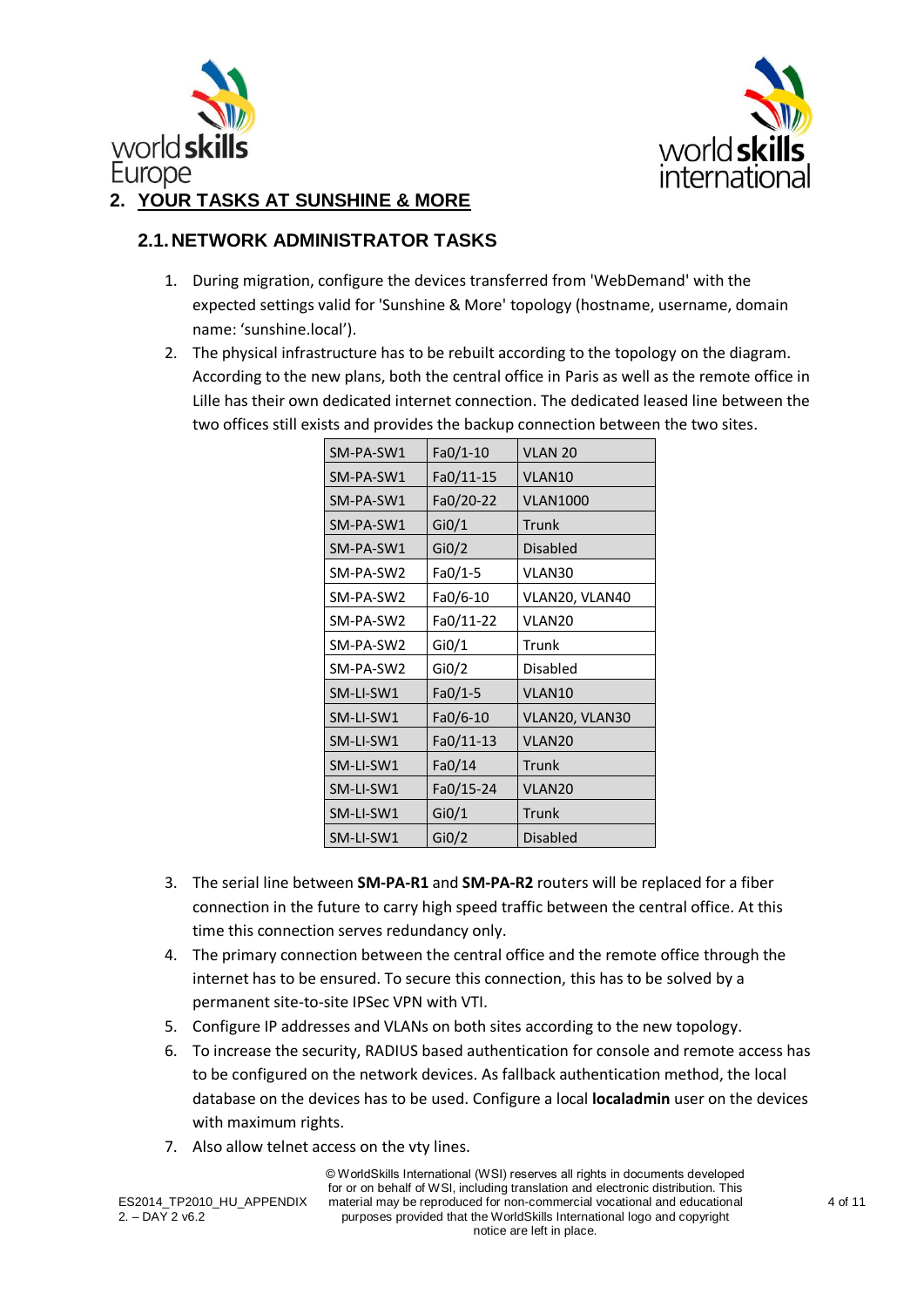



- 8. Routing should be reconfigured taking into account the following:
	- a. Ensure handling of the backup connection between the two sites using routing protocol parameter.
	- b. Both offices have own gateway to the internet. Both internet connection should be used as a backup line for the other sites if its connection fails. This should be solved with advertising parameters.
- 9. In the central office you need to create a redundant default gateway according to the following:
	- a. For the clients in the central office, a HSRP standby group connects to each VLAN, with **SM-PA-R2** as primary and **SM-PA-R1** as secondary gateway.
	- b. If **SM-PA-R2** or its internet connection fails, **SM-PA-R1** should be the default router, therefore the hosts can still reach the external network. As soon as **SM-PA-R2** works properly again, the active role should return to the normal state.
- 10. The clients can reach the internet only through a proxy. Traffic from the proxy server's subnet and wireless Guest VLAN 99 goes with NAT to the internet; traffic from other sources should not be translated. Packet with private addresses from the company may not get out.
- 11. For network monitoring you will have to ensure that time on all devices is synchronized. Exact time is provided by **SM-LS1**.
- 12. Network monitoring will be done by systems running on Linux-based **SM-LS2**. Ensure that level 0 - 6 messages are forwarded there, and that all network devices can be queried with using network monitoring protocol.
- 13. The access ports of the switches should activate quickly.
- 14. According to the security guidelines, the access ports have to be configured to allow only communication from connected devices on the diagram. The switch automatically shuts down the port when any other device connects to it, but enables after 30 seconds.
- 15. When the broadcast or multicast traffic on the trunk lines between **SM-PA-SW1** and **SM-PA-SW2** more or equal then 10% of the lines' bandwidth, shut down the affected ports, but enables after 30 second.
- 16. Disable Cisco Discovery Protocol on all access switch ports where it is not necessary.
- 17. The company management decided to introduce an experimental IP-telephone network. Introduction of VoIP takes place with two phones at the moment with the following configurations:
	- a. Configure telephony service on **SM-LI-R1** router.
	- b. IP addresses of both phones are served by **SM-WS1.**
	- c. The IP phones should be configured according to the following requirements:
		- **SM-PH1-***X*
			- Configured name: **SM-PH1-***X*.
			- Phone number: *X*111
			- $\checkmark$  Phone line should be assigned to button 1.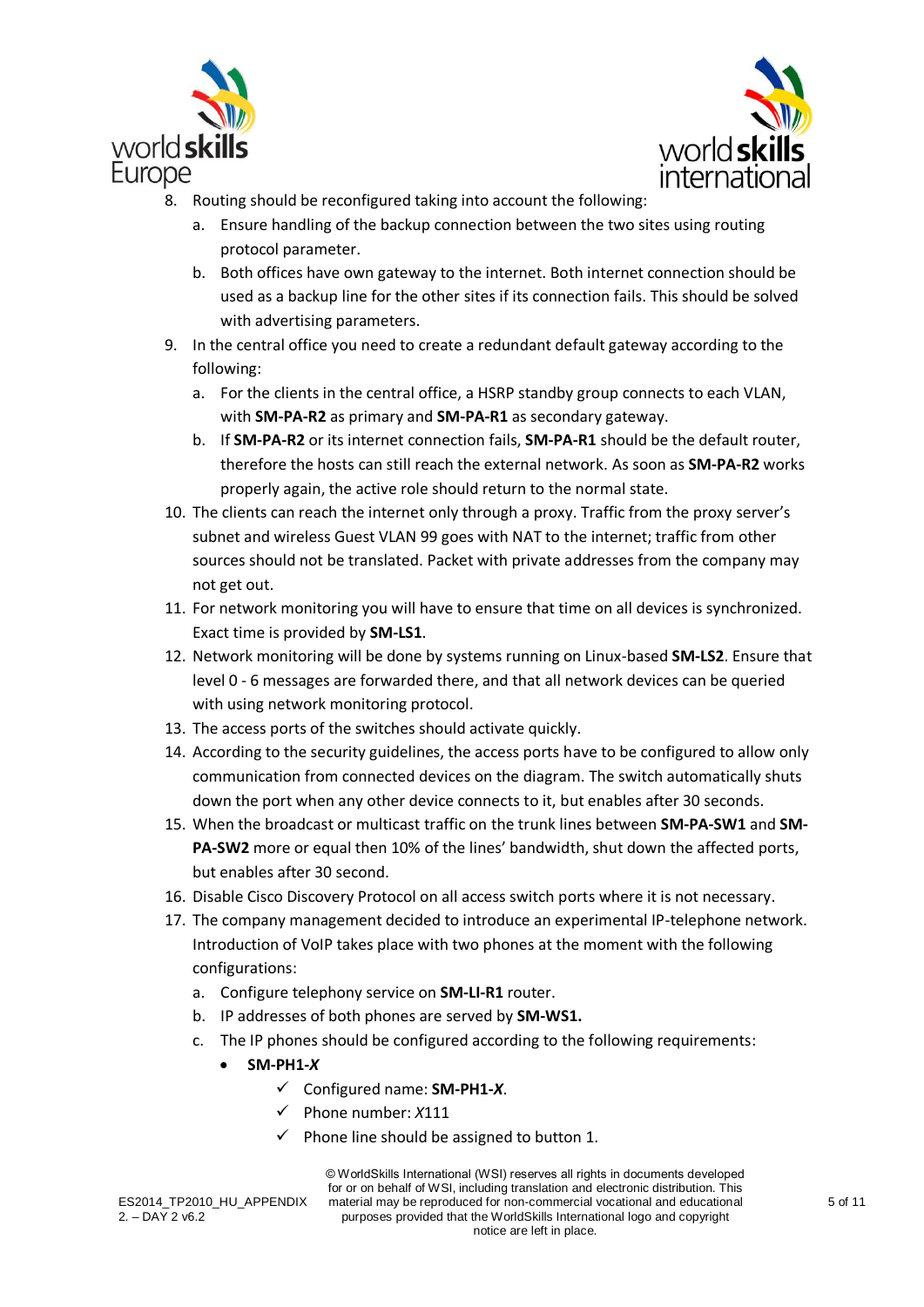



- **SM-PH2-***X*
	- Configured name: **SM-PH2-***X*.
	- Phone number: *X*112
- Emergency call has to be configured on both phones with number 911. This number has to be forwarded to IPv4 address 85.20.12.99 with codec g711ulaw.
- 18. Configure two WLANs on **SM-LI-AP1** with the following settings:
	- a. SSID: SMWLANCorp*X*; VLAN 20, WPA2-EAP, AD authentication. Authentication must be provided using both domain controllers (SM-WS1 and SM-WS2).
	- b. SSID: SMWLANGuest*X*; VLAN 99; Open authentication (Use **SM-LT1** laptop for testing purpose.)
- 19. VLAN 99 will be used as guest VLAN. Only Internet access should be enabled for this VLAN. Assigned access port on SM-LI-SW1: Fa0/15.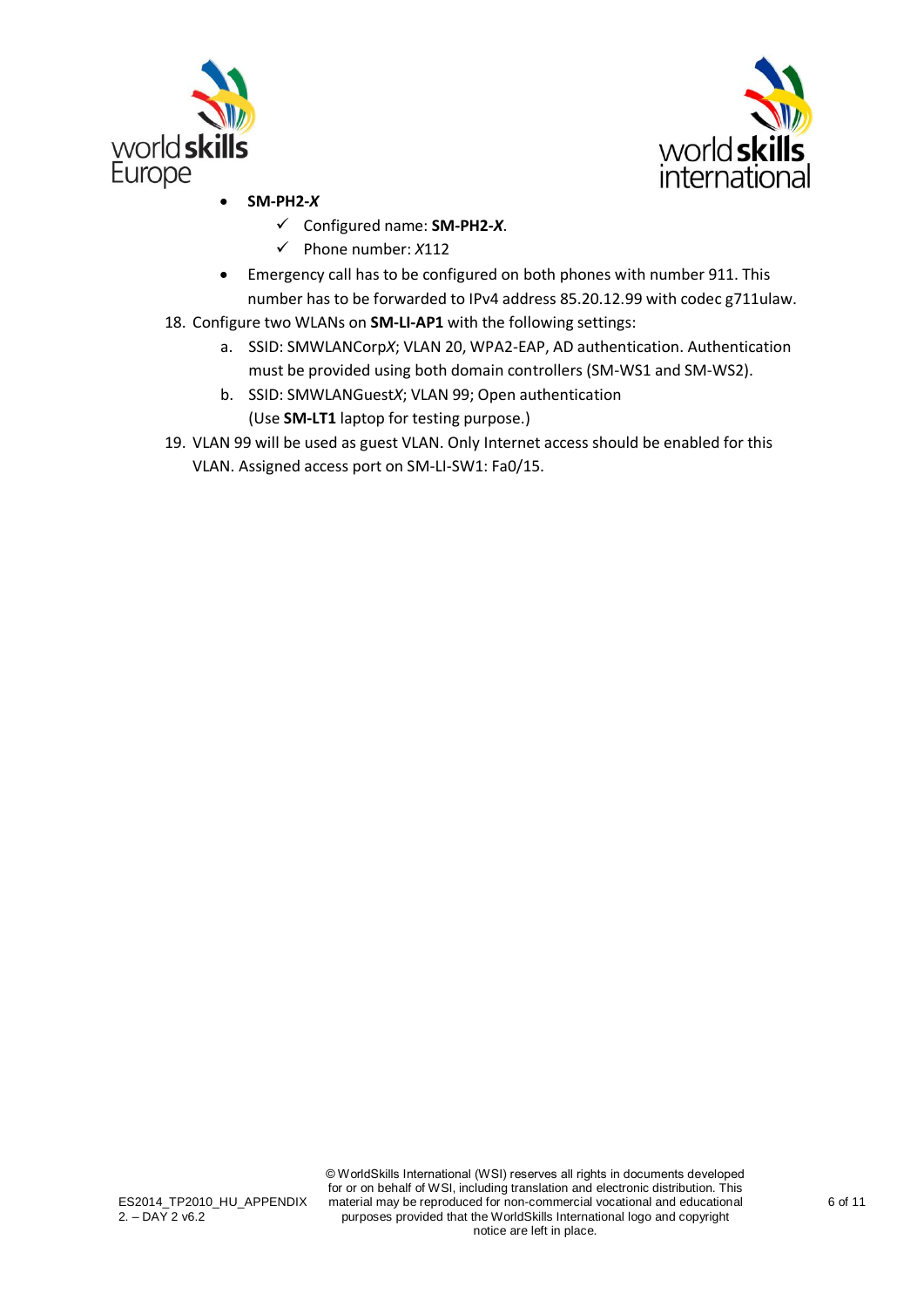



- <span id="page-6-0"></span>1. The resolution of DNS requests from the Windows AD-Clients that cannot be resolved locally should be handled by the DNS server on **SM-LS1.**
- 2. For reasons of security, passwords in the windows domain should be complex, the previous six passwords should be stored, and all users must modify their password every 30 days.
- 3. Create new DHCP scopes for the VoIP VLANs. Exclude the first 10 IP and last 4 usable addresses.
- 4. Because of the modified network surroundings, set the NTP source to the proper local timeserver on both Windows Servers.
- 5. Also, solve with group policy that the domain computers can reach the internet with IE through the company's proxy server.
- 6. Configure quota and file-filtering settings on **SM-WS1** according to the following requirements:
	- a. Prepare a quota-profile which applies a 100MB hard quota, and two levels of notification exclusively into the event log. Level 1: 80% and level 2: 95%.
	- b. Quota should be applied to all subdirectories in the home-directory.
	- c. Prepare a hard file-filter profile, preventing copying of .exe files and results in a warning into the event log.
	- d. Filtering should be applied to all subdirectories in the home-directory.
- 7. To provide data collection solution between the central and remote offices, you have to execute the following steps:
	- a. Create a directory ReceivedData on the system disk of server **SM-WS1**, and a directory Distribution on the system disk of server **SM-WS2.**
	- b. Copy the contents of directory C: \Windows\AppPatch to Distribution on **SM-WS2**.
	- c. Prevent the replication of files with .torrent extension.
	- d. Replication group name should be **SM-WS2-WS1**
	- e. Replication should take place from the designated folder on the remote office server to the designated folder on the central server.
	- f. After the first replication, configure timing for data transfer to take place every weekday between 4 PM and 4 AM only, but using full bandwidth.
- 8. To support secure operation of applications, use the possibilities of the PKI (Public Key Infrastructure) technologies.
	- a. Use **SM-WS1** as Certificate Authority.
	- b. The same computer should have a web server with a private key based certificate.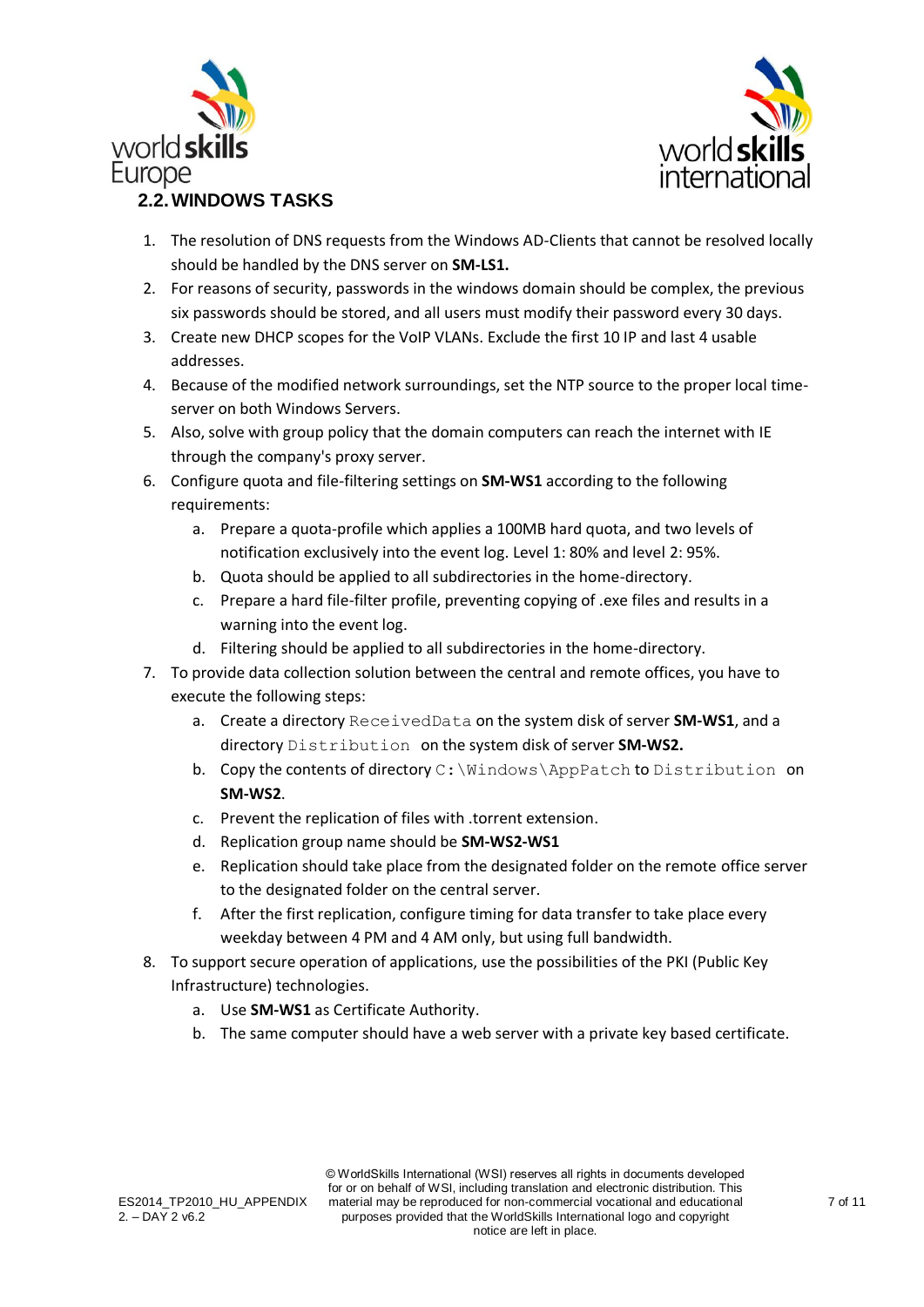



- 9. To make the applications widely available, use the advantages of Windows Server 2012 R2 terminal services on **SM-WS1**.
	- a. All domain users should be able to use terminal services.
	- b. Publish Paint, WordPad and Calculator as RemoteApp.
	- c. The applications should also be accessible through the Web Access portal with SSL.
	- d. Enable and configure SSO (single-sign-on). An AD user already logged in the computer should be able to connect with Remote Desktop Connection to the **SM-WS1** server or start any published application without further authentication or warning message.
	- e. The default page of Internet Explorer should be *<https://sm-ws1.sunshine.local/rdweb>* on every domain computer.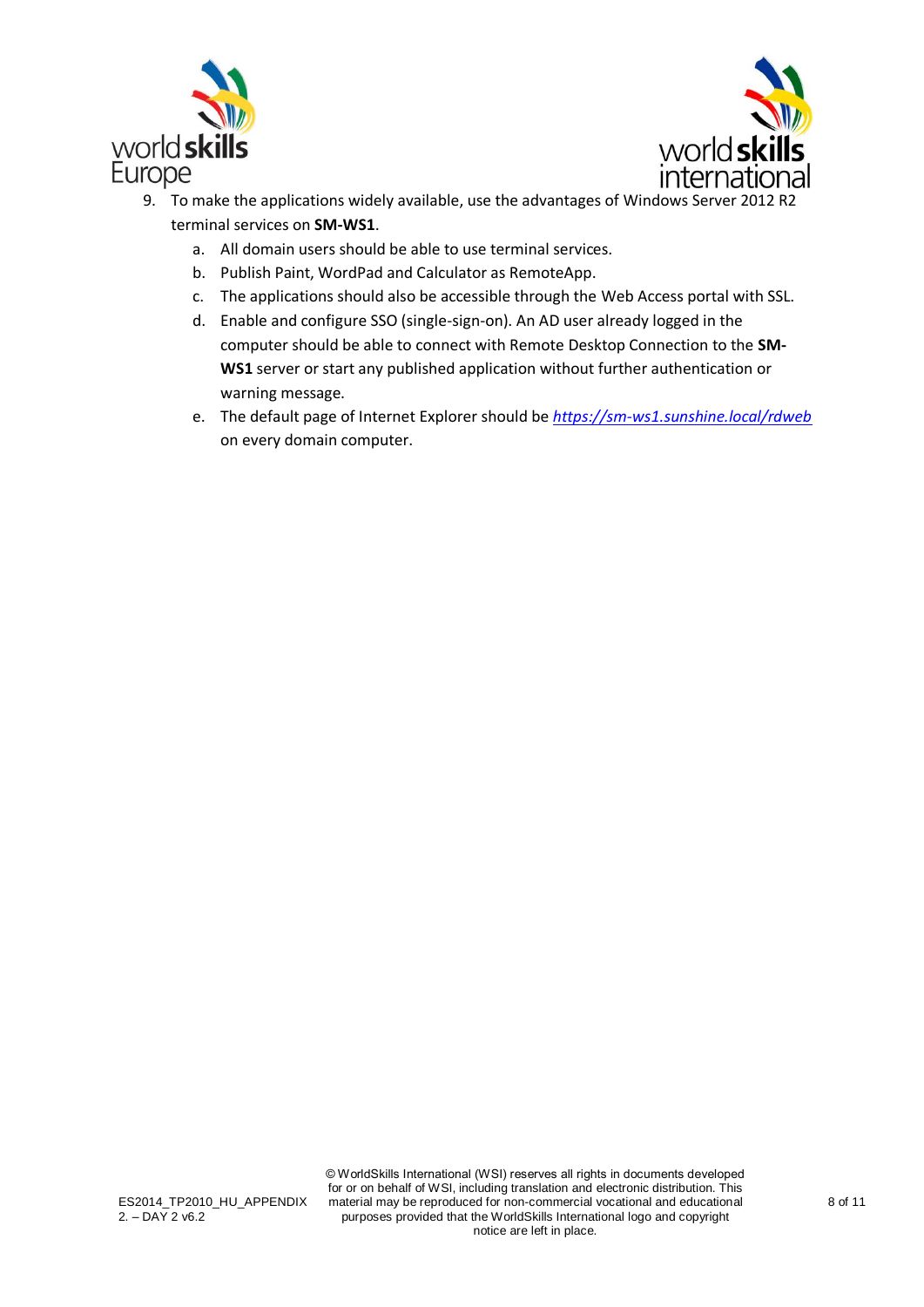



<span id="page-8-0"></span>

During the integration, WebDemand's Linux servers were renamed and reinstalled. Primary tasks of the servers will be to provide web-access and network management services.

During the competition you have to use two new virtual machines on **Host-L** called **SM-LS1** and **SM-LS2**. On both servers a basic Debian system is pre-installed. The task is to configure the network and the services on the servers. On both servers you can use the root or smadmin users.

- 1. Confirm the company's security policy ensuring that each Linux server can only accessed remotely by SSH on port 2222. Remote **root** login has to be prohibited.
- 2. Add **smadmin** to the root group. *su* command is permitted only for the members of the root group.
- 3. Create **ciscoadmin1**, **ciscoadmin2**, **script** system users on both Linux servers.
- 4. Management of 'Network Solution' decided, that computers can access the internet (http and https traffic) only through a central proxy server. For this purpose you will have to install and configure proxy service on **SM-LS1** as follows:
	- a. The proxy serves must not be used from the VoIP VLAN.
	- b. The proxy service should listen on port 9090, users should be authenticated using the Active Directory database.
- 5. One more task of **SM-LS1** is to forward internet DNS queries to the ISP DNS server at IPaddress 85.20.12.100.
- 6. To provide unified time for network management services, **SM-LS1** serves the time reference (NTP) in the network. Exact time is retrieved from the ISP NTP server at IP-address 85.20.12.100.
- 7. **SM-LS2** provides AAA services for the network devices. From the previously defined Linux system accounts only **ciscoadmin1**, **ciscoadmin2** and **script** should be able to logon to the devices. The users should receive level 15 privilege after logon.
- 8. You have to ensure that all log messages sent by the Cisco network devices and Linux servers are received and stored by the syslog server on **SM-LS2.**
	- a. The log messages should be stored in the  $/logs$  directory, in a separate file for each device or server. For example, messages coming from device **SM-PA-R1** should appear in file /logs/SM-PA-R1.
	- b. Every other message arriving with local7 facility should go to file othercisco.log.
	- c. Send authentication log from **SM-LS1** to **SM-LS2**.
	- d. Use logrotate rules to start with an empty othercisco.log when the file size exceeded 1KByte. Schedule logrotate to run in every 5 minutes. Maximum 3 versions should be kept.
- 9. Send an e-mail to **smadmin** on **SM-LS2**, when **SM-PA-R1** becomes the active gateway instead of **SM-PA-R2**.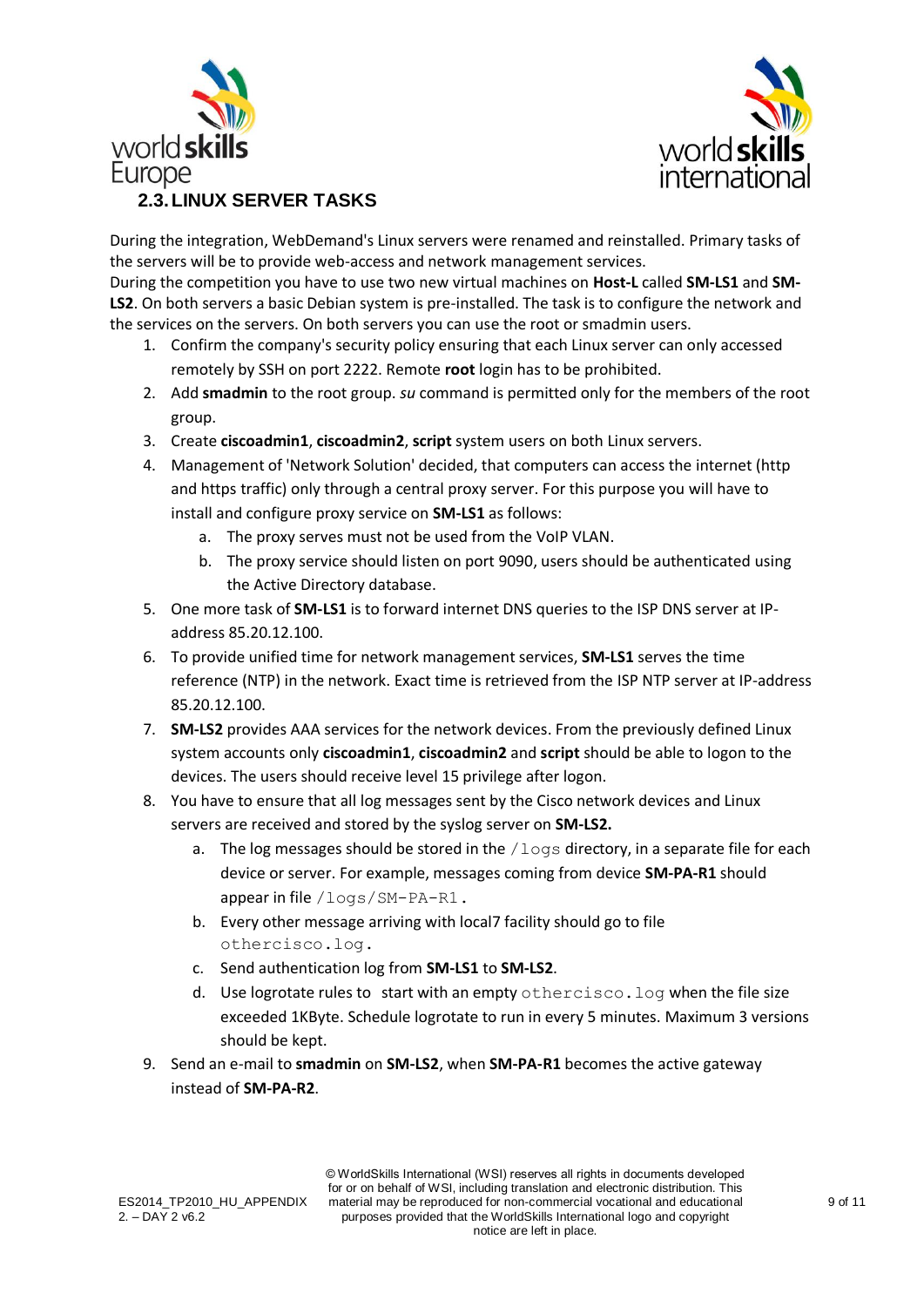



- 10. Management would like to monitor continuously the network resources and servers. On server **SM-LS2** install Nagios system. The service should be accessible on *<http://sm-ls2.sunshine.local/nagios3>* URL. Rename Nagios administrator user from **nagiosadmin** to **esadmin.** Make sure that **esadmin** has access to the web interface. The system has to provide the following functionality:
	- a. Resource-groups should be created with the following names: *Routers*, *Switches, Servers, Access Points.*
	- b. All the network devices should be added to their respective groups.
	- c. The system should monitor accessibility of the network devices.
	- d. Nagios should build a connection map (network diagram, device dependencies).
	- e. Monitor the accessibility of the servers and status of the installed HTTP and SSH services on all Linux and Windows servers. Furthermore, CPU and RAM load should be monitored.
	- f. Devices on the network map should appear with their appropriate images.
- 11. For graphing network traffic and CPU load install Cacti on server **SM-LS2** with the following settings:
	- a. After installation delete user **guest** and create a new user **esadmin**. Assign the same rights to **esadmin** than **admin** has**.**
	- b. Add all network equipment with the following settings:
		- *Description*: hostname of the device.
		- *Hostname*: IP address of the device.
		- Device accessibility should be checked with PING/ICMP.
		- Use of SNMPv2c is compulsory.
		- The SNMP read only community should be: **es2014community**.
	- c. Gather statistics on all interfaces which is in up state.
	- d. Monitor CPU load on each device.
	- e. Graphics for CPU and interface statistics have to be presented taking into account the following:
		- Graphics should be organized under the SunshineAndMore tree.
		- Every device should be presented in its own branch of the tree.
	- f. For all devices the CPU load graphic should be sized 200x700.